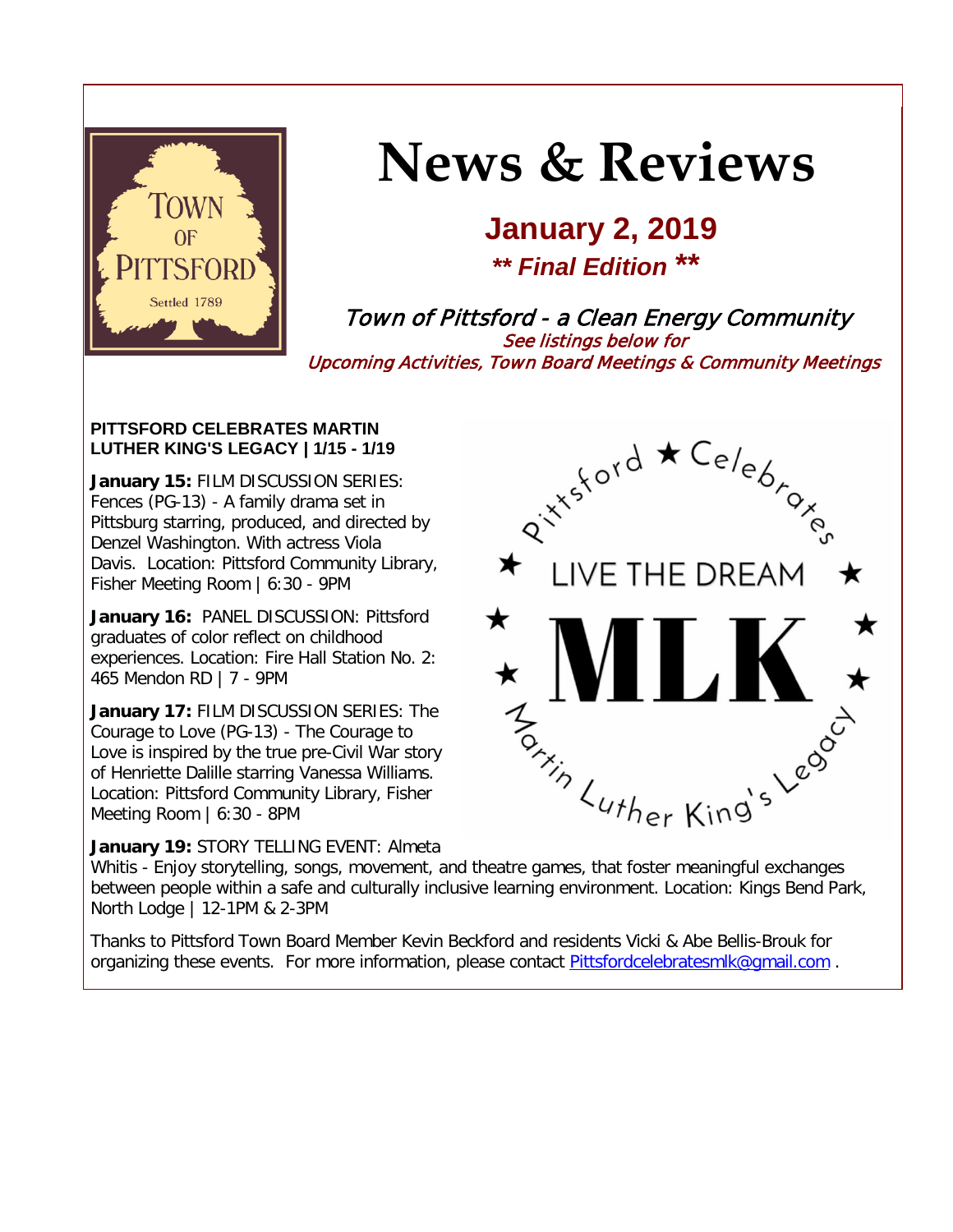#### **SUPERVISOR SATURDAY THIS WEEK WITH BILL SMITH**

The next "Supervisor Saturday" with Pittsford Town Supervisor Bill Smith is this Saturday, January 5 from 9:00 - 10:00am at the Pittsford Community Library. Stop by and join the conversation to catch up on current issues, Town projects, and other topics you might wish to discuss.

This casual open house, held in the Library's Fisher Meeting Room, is a chance to speak to Supervisor Smith directly about what matters most to you. Drop in - no registration required. The Pittsford Community Library is located at 24 State Street.

Supervisor Smith keeps an open door policy and also welcomes visits from residents at Town Hall during regular business hours Monday to Friday. As always, he's available by phone at 248-6220 and by email at [bsmith@townofpittsford.org](mailto:bsmith@townofpittsford.org)



### **REC DEPARTMENT GUIDED WINTER HIKES FEATURE TOWN'S TRAILS | 1/26, 2/16 & 3/16**

Explore the Town of Pittsford's inspiring trail system with a Saturday morning guided hike along some of Pittsford's historic pathways. Enjoy an early winter trip by Lock 62 (January 26), part of the **Historic Erie Canal Trails**. View the salmon run along the **Irondequoit Creek Trail** (February 16) or enjoy the prespring beauty of the **Isaac Gordon Nature Park** (March 16).

All hikes begin at 8:30am and are suitable for all ages. Please dress for the weather. Participants will meet at the trail head and will be provided with a packet of new maps and area information. Downloadable/printable maps are also available in advance online at [www.townofpittsford.org/trails\\_and\\_walkways.](http://r20.rs6.net/tn.jsp?f=001z6rxLu0QicAOgFI-QZjpQ6DVkm8_qNC6Jbs9n8__GNq5k7xFkuMdovHraeUPhXX6HmPwjcZzCUyaQ4DfS1rNg_Rt8csV13Uu39jVFYEZ36mf8bH5y06Phj_LZnapHjY-yJYqKidfqRUo-BYxxqnxnj15g-MuYVBVh8XL7OSbI2M48pwC3iNmcNTn1Hx35qcJbnTwMsAhdZoZKzFXaRlfRS8skvXyKIvwl-KUPLvQ_H9yH5ijZYeaQmSFIZxC0kUM6OznQVTgWQYZzbG6SwhkBGD1iK9ku_cjtb_ZIosEUWpMLcBgZL5xuygHA5ImckmK6UkJL-HM-FITmqgDuaD7T9U0E0b1mdultsD-b3sUkFKzTcHev4fQOg==&c=JOJlmCrCYqPbGeW6sSs86hmFv7pbMTm2H35ElS0IO91-8tOhgdesJA==&ch=fRpijdKTaITLyia4IadxID9qC4ixyaXZVg3rZrg7HtHJbWe-yvt_aQ==) You may [register online](http://r20.rs6.net/tn.jsp?f=001z6rxLu0QicAOgFI-QZjpQ6DVkm8_qNC6Jbs9n8__GNq5k7xFkuMdovhfmufIhU-MpoWRVqpJQDIFr3nQs3ciMUMRDkYTQoRIcehKTKbaYTN2VdhW2P1A7Pbsi6bWZ4mBah3KBYtHLCUi7gsFBY_Faga42CCDLVL-mD-GAUtMvt7kZAxBbsdAd_mn1YxG-9-vpWoyVptqPFRnwmPBzveZhdR0C7AG-FteoWRu0l-J4GffKK0pdcHQwKt4_8iKDXH6dBmEVUOMnHVnXGcjxFYfebM5NDy6xMCIj968ndORJBS2OZUfyBb6MqVXPezss_lh9HgN1A-cR1-KZ_HOPcOXu04Ofcp50oe_GnI0w1T_EzVoqhMrA1hNnHqyZ456MxLyq-C9tI8BZF7CqLvPoXeRucq42HXzEYZCBITtiwS4nHpQemKcIYykW11Iqg15QJtrL8hB5fovYLgppd7WWedxNA==&c=JOJlmCrCYqPbGeW6sSs86hmFv7pbMTm2H35ElS0IO91-8tOhgdesJA==&ch=fRpijdKTaITLyia4IadxID9qC4ixyaXZVg3rZrg7HtHJbWe-yvt_aQ==) via the preceding link or the link on the Recreation Department page of the Town website, or in person at the Spiegel Pittsford Community Center, 35 Lincoln Avenue.

#### **CONCERT AT THE LIBRARY THIS SUNDAY, 1/6: JAZZ TO POP | BEAT THE SUGAR BLUES 1/9**

Join us at the Pittsford Community Library this **Sunday, January 6** from 2:00 - 3:30pm in the Fisher Meeting Room for a **concert with Skylark**. This a cappella group performs popular music from the 20th century and beyond. From jazz classics to the Beatles, James Taylor and Billy Joel, Skylark combines lyrical melody and vocal percussion to produce a rich blend of modern song. The program is free and open to the public; no registration required.

Then be sure to save the date and join us on **Wednesday, January 9** from 7:00 - 8:30pm in the Fisher Meeting Room for a **workshop on how to Beat the Sugar Blues**. Does eating just a little sugar create the desire for more? This workshop will inspire you to permanently change your relationship with sugar, and turn your life around through the power of healthy eating. You will learn what causes uncontrollable cravings and how to control what you eat and drink. The workshop is presented by nutrition health coach Pam Gardephe. The program is free and open to the public; no registration required.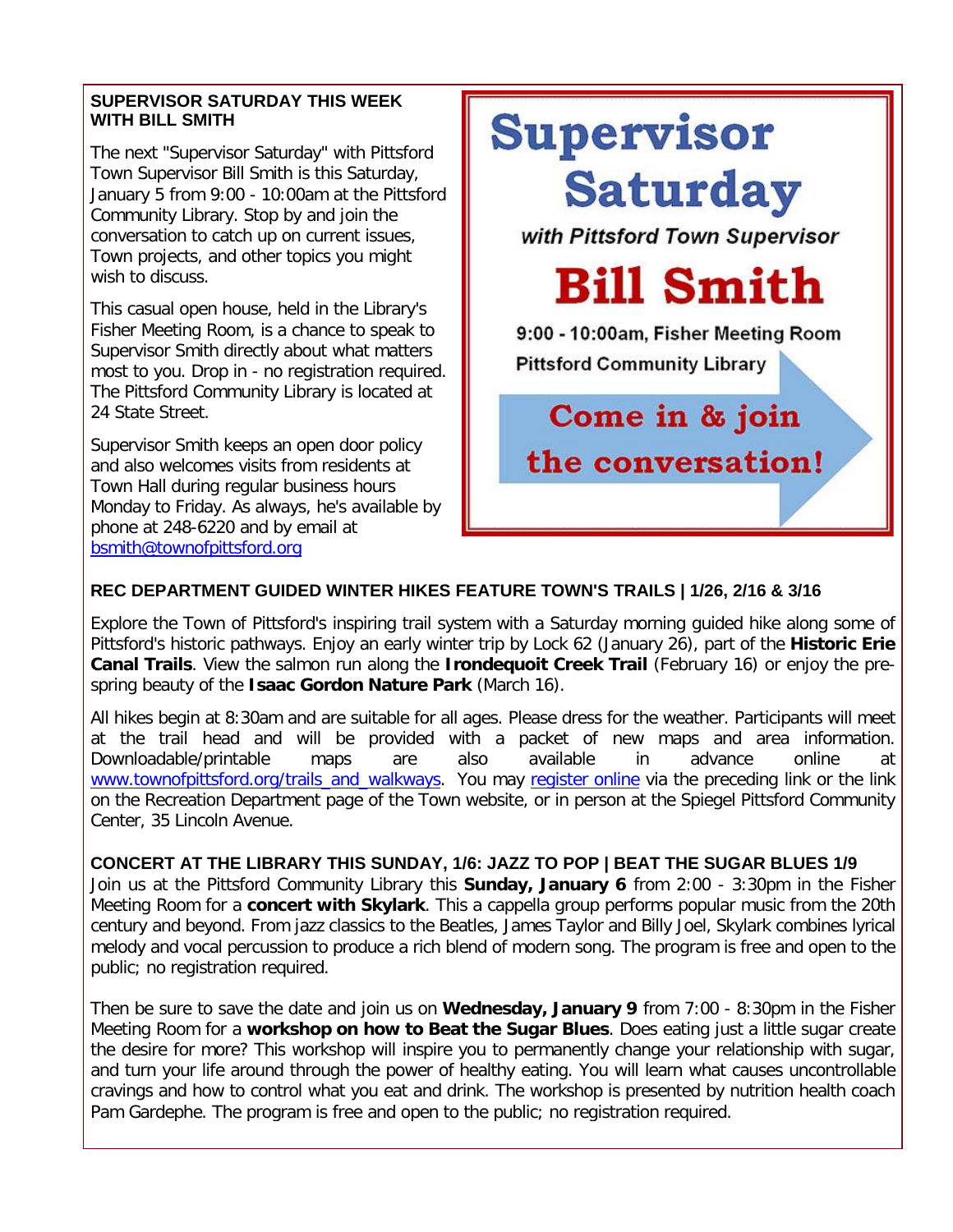The Pittsford Community Library is located at 24 State Street. For information about other upcoming Library programs, visit the [Library's online program calendar](http://r20.rs6.net/tn.jsp?f=001z6rxLu0QicAOgFI-QZjpQ6DVkm8_qNC6Jbs9n8__GNq5k7xFkuMdotlGuwq7KFP19vMWpDiuqgPopK3GsvkW7Ywg8b_kxB84oa429hIZTBJoMNsyhBobw0UKQyiiGLZm4EetG1MB-vd2rCmBgWilLi7AN85UD4QLBD4tZn7w5u61IDXtab2v8nVPfZI9pZYXwJZnnupc5QsiBzY0VtftM2EZ1O-uZLSQE91VNm7XQN9Qi1D6fBlnS8A6248AS_aaSinZYj-lplWVtm5xMi63pEoSmUXRF8d2gnLNX9EWXKubERmpUHHZVYGGnMKfUsOvDwYpEDTZMt6FQeeWWsXdPuK-qGpVS6M-flhIrhvlaqJV30hNqt3zmWiFQ1ELa2t0-XXzBScF82HYivq02ldxDUiVr4_2Acma2xl5OvfC5r7yB3JzaB5vZlGZzLyE2_0bASlDn2fCYPA=&c=JOJlmCrCYqPbGeW6sSs86hmFv7pbMTm2H35ElS0IO91-8tOhgdesJA==&ch=fRpijdKTaITLyia4IadxID9qC4ixyaXZVg3rZrg7HtHJbWe-yvt_aQ==) or call 249-5481.

#### **PROPERTY TAX BILLS AND INFORMATION**

Pittsford residents: if your property taxes are not in escrow, you should be receiving your 2019 Town and County tax bill in the mail this week. If you do not receive your bill in the mail by January 8, you can do one of the following to obtain a copy of your bill:

1) Download and print a copy directly from the Monroe County website at

[www.monroecounty.gov/apps/propertyapp.php,](http://r20.rs6.net/tn.jsp?f=001z6rxLu0QicAOgFI-QZjpQ6DVkm8_qNC6Jbs9n8__GNq5k7xFkuMdoiH9YlTq8-8iwqR5VRItpRrTZT93G6TGnqIDI5xTdqwBoGRcM_Bt9CL08gTpO29K51BrC55mfcLC-M8XYaLWanguR6j8bk9WxbMW9z46jqKRfQf8A7IgsDRdVlwiGyJHXQCM0VFg0MgILFWpsRtfqv3mFVK0YJebU6i_lQPX47SFd1G-aLFg_rhc5Sh-RNjtxps8OJ2L76_6XcBcEDKnAOmP2cYpQ1fDEP85P9kvM1uxMiX0QVSZW2Fe5U2jrBp4wVNjsVLkJYupc034uEj9Fn1sNbk3FJDRwjKuInI7BGUnXT5E6xDys3jjFs1dBDGpRw==&c=JOJlmCrCYqPbGeW6sSs86hmFv7pbMTm2H35ElS0IO91-8tOhgdesJA==&ch=fRpijdKTaITLyia4IadxID9qC4ixyaXZVg3rZrg7HtHJbWe-yvt_aQ==) OR

2) Call the Town Tax Office at 585-248-6215 to have a copy of the bill emailed to you, OR

3) Email the Town Clerk/Tax Receiver at: [ldillon@townofpittsford.org](mailto:ldillon@townofpittsford.org) to receive a copy of your bill.

**The interest-free Town and County property tax payment deadline is February 10; first installments are also accepted on or before February 10.** Please be sure to read all the instructions and information written on the back of your bill carefully. It is also *strongly* advised that you do NOT pay by electronic check, as these payments do not receive a U.S. postmark and may arrive late. The payment stub (see page 2 of your tax bill) must accompany your payment.

**Please also note:** If you are paying your tax bill with an online bill pay (electronic banking) system through your bank, please be aware that your bank still generates and mails a paper check to the Town and it may take as long as two weeks or more to reach the Town offices. This type of mail does not receive a USPS postmark. Therefore, the Town can only consider your payment received on the date it is physically received in our office.

#### **PITTSFORD PTSA SEEKS HONORARY LIFE MEMBERSHIP AWARD NOMINATIONS**

Nominations are now being accepted for the Pittsford Central School District PTSA Honorary Life Membership Award. The award is given annually to community members who go above and beyond work or volunteer expectations in service to Pittsford's youth. It is a chance to recognize those who make our community a better place for our children - that special teacher or school counselor, the librarian who created a special program to reach reluctant readers, the coach who encourages more than just a kid's athletic skills. The award honors those who have outstanding personal qualities, thereby serving as a role model for youth, and have shown continued availability and willingness to serve, directly or in an administrative capacity, the needs of youth over an extended period of time. Nominees do not have to be PTSA members nor Pittsford Central School District employees.

To learn more or to make a nomination, visit the PTSA Honorary Life Membership Award webpage [https://www.pittsfordptsa.net/lifemembershipaward.](http://r20.rs6.net/tn.jsp?f=001z6rxLu0QicAOgFI-QZjpQ6DVkm8_qNC6Jbs9n8__GNq5k7xFkuMdolxZmEP_oSKiSuaPi_cded-0pawm7pI6pp49rpEsa-PS-iKFA0NG6ISADw1URzS1IJMtaRvGiuJ82_t7BCVvjBmnKNv7hqjdhIe9Xc9P8qYnCET2ftdRBSMtKp6kR3s5ipTGVmhN0QeKzj7lCWt3PRLcs8zN4UajIM-vjD0wNqjxJYURQXrxNSFoKIdboduXeVLx2OVT-sewUhplP8O1oY7n6jNMWczH3KezAfB56BhLkLsb8yPsDgCd6jolcqUkmQ2JPObakFPd8sahdf9xeieG3rZHdBDH1wLhwO30WHl8gc6_izSARmgIscp0R56ptw==&c=JOJlmCrCYqPbGeW6sSs86hmFv7pbMTm2H35ElS0IO91-8tOhgdesJA==&ch=fRpijdKTaITLyia4IadxID9qC4ixyaXZVg3rZrg7HtHJbWe-yvt_aQ==) Preliminary nominations are due by February 16. Award recipients will be honored in a special ceremony on Tuesday, April 24.

#### **PITTSFORD SENIORS NEW YEAR'S LUNCHEON IS JANUARY 8 - MAKE ADVANCE RESERVATION**

Seniors, be sure to make your reservation for our **New Year's luncheon catered by Chen Garden** to be held Tuesday, January 8 at 12noon in the VanHuysen Community Room of the Spiegel Pittsford Community Center. Join us for a delicious lunch and a wonderful musical performance by Lumen Essence. Cost is \$8.00 per person; **registration and payment is required in advance**. Lunch includes sesame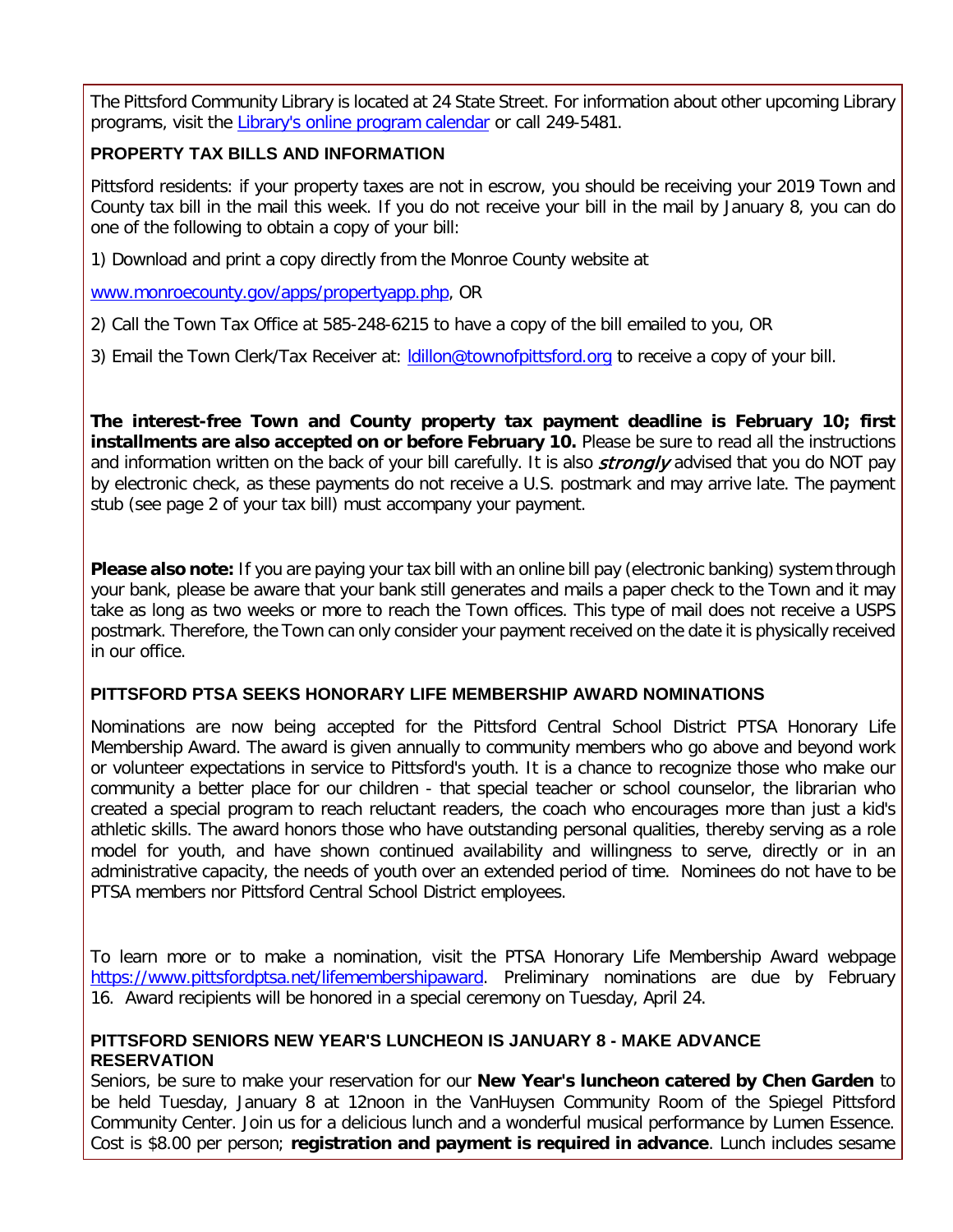chicken (not spicy), mixed vegetables, chicken lo mein, white and fried rice, and rainbow sherbet and fortune cookie for dessert. For more information and to make your reservation, stop by the Pittsford Seniors Office in the Community Center or call 248-6235.

And be sure to save the date for a **special lunch program on Tuesday, January 15 at 12noon featuring a talk about the life of the Seneca Nation at the Village of Ganondagan**. Lunch is \$6.00 per person and includes hot turkey sandwich, cheesy potatoes, baked carrots and razzleberry pie for dessert. Call or stop by the Pittsford Seniors Office for more information and to register.

The Town of Pittsford's Community Center is located at 35 Lincoln Avenue. To learn more about all of our wonderful programs for seniors [click here to visit the Seniors page](http://r20.rs6.net/tn.jsp?f=001z6rxLu0QicAOgFI-QZjpQ6DVkm8_qNC6Jbs9n8__GNq5k7xFkuMdovc8RVzdLNDqdUiRph19ojM9JFIo2nrDFK6mRNA01-55Ps7sOqFNO6jRpsw0VwvIemITUSPv9KaqKFtmSDyXijeKjBwpPCJcfEmE8slWUCXyeo06AgXHlmOGLUk0XdkR1ESViAlazVAvamXJ8oUPAR972EA6toticjk1Nhy90Zs3bKzRGsHX6WLTmdLgq-Attktt0oQkPAcJNTF4uKnyEW2NQ8hswQeVCo-zwSdqOItQtk1Qqc9eY_LPWrC7zTKHkWYpstlzj8v3XusNoTpKdbjL1eHWXL5w9dLK8Is183MGOHMNTcjmiwI=&c=JOJlmCrCYqPbGeW6sSs86hmFv7pbMTm2H35ElS0IO91-8tOhgdesJA==&ch=fRpijdKTaITLyia4IadxID9qC4ixyaXZVg3rZrg7HtHJbWe-yvt_aQ==) on the Town website or read our Seniors [program info brochure online.](http://r20.rs6.net/tn.jsp?f=001z6rxLu0QicAOgFI-QZjpQ6DVkm8_qNC6Jbs9n8__GNq5k7xFkuMdogPLKbmrdIO8T_cHx8p05xPc5ZBbfP8TefdqxHm1aMhRvq4coW8gsNGDla7RtlrO8ScG-aPMPH38ND2mu1QF2esoJ1TfJQ9cbVzHsBIJTM5tiCDbALAfvaeQRMw1UDWptvBFlXSjWoLPI6iHyw706wzn9ZY4S5oSwBKn_Lc6NDoTANHCXfa4mg1QhfTeACCsgF3yOkhdtbFEW0CV6o1IzfF5iUcGwC6VOIeeyWpxoPf1a9nVToINqH3LZFrhz8vaaxSJi395MGI5xpCgeZa28ObvmiHhDGSlgB5or6w3Ef6-P7DhQOhCTAd0r6qR7vmO77gSS7fT3LBxBU4sGN6D_tBmIQmP7yG-wsdMROYYvL1vTlRHkCJstng=&c=JOJlmCrCYqPbGeW6sSs86hmFv7pbMTm2H35ElS0IO91-8tOhgdesJA==&ch=fRpijdKTaITLyia4IadxID9qC4ixyaXZVg3rZrg7HtHJbWe-yvt_aQ==)

#### **REMINDERS**

#### **DONATE "COATS FOR SENIORS" AT PITTSFORD SENIORS - COLLECTION DEADLINE IS JAN. 2**

Did you receive a new coat for the holidays and now have an extra one to spare? A warm coat is a necessity for our winter weather - can you donate one to someone in need? **Coats are being collected through January 2** at the Pittsford Seniors program office at the Spiegel Pittsford Community Center. New and gently worn coats will be distributed to seniors in need across Monroe County through the Monroe County Office for the Aging and Medical Motor Service of Rochester's 15th annual Coats for Seniors coat drive. Seniors interested in receiving a coat can call any participating senior center in Monroe County, or the Monroe County Office for the Aging at 753-6280, to do so. For more information, stop by or call the Pittsford Seniors office at 248-6235. Coats are being collected through January 2, 2019.

The Town of Pittsford's Community Center is located at 35 Lincoln Avenue. To learn more about all of our wonderful programs for seniors [click here to visit the Seniors page](http://r20.rs6.net/tn.jsp?f=001z6rxLu0QicAOgFI-QZjpQ6DVkm8_qNC6Jbs9n8__GNq5k7xFkuMdovc8RVzdLNDqdUiRph19ojM9JFIo2nrDFK6mRNA01-55Ps7sOqFNO6jRpsw0VwvIemITUSPv9KaqKFtmSDyXijeKjBwpPCJcfEmE8slWUCXyeo06AgXHlmOGLUk0XdkR1ESViAlazVAvamXJ8oUPAR972EA6toticjk1Nhy90Zs3bKzRGsHX6WLTmdLgq-Attktt0oQkPAcJNTF4uKnyEW2NQ8hswQeVCo-zwSdqOItQtk1Qqc9eY_LPWrC7zTKHkWYpstlzj8v3XusNoTpKdbjL1eHWXL5w9dLK8Is183MGOHMNTcjmiwI=&c=JOJlmCrCYqPbGeW6sSs86hmFv7pbMTm2H35ElS0IO91-8tOhgdesJA==&ch=fRpijdKTaITLyia4IadxID9qC4ixyaXZVg3rZrg7HtHJbWe-yvt_aQ==) on the Town website or read our Seniors [program info brochure online.](http://r20.rs6.net/tn.jsp?f=001z6rxLu0QicAOgFI-QZjpQ6DVkm8_qNC6Jbs9n8__GNq5k7xFkuMdogPLKbmrdIO8T_cHx8p05xPc5ZBbfP8TefdqxHm1aMhRvq4coW8gsNGDla7RtlrO8ScG-aPMPH38ND2mu1QF2esoJ1TfJQ9cbVzHsBIJTM5tiCDbALAfvaeQRMw1UDWptvBFlXSjWoLPI6iHyw706wzn9ZY4S5oSwBKn_Lc6NDoTANHCXfa4mg1QhfTeACCsgF3yOkhdtbFEW0CV6o1IzfF5iUcGwC6VOIeeyWpxoPf1a9nVToINqH3LZFrhz8vaaxSJi395MGI5xpCgeZa28ObvmiHhDGSlgB5or6w3Ef6-P7DhQOhCTAd0r6qR7vmO77gSS7fT3LBxBU4sGN6D_tBmIQmP7yG-wsdMROYYvL1vTlRHkCJstng=&c=JOJlmCrCYqPbGeW6sSs86hmFv7pbMTm2H35ElS0IO91-8tOhgdesJA==&ch=fRpijdKTaITLyia4IadxID9qC4ixyaXZVg3rZrg7HtHJbWe-yvt_aQ==)

#### **SEASONAL PARKING RESTRICTIONS IN EFFECT THROUGH APRIL 1, 2019**

In order to facilitate snow removal Town of Pittsford seasonal parking restrictions are in effect from November 15 (this Thursday) through April 1, 2019. Parking of any vehicle on public roads - including state highways and on the shoulder of all roads - is prohibited each year from November 15 through April 1 in all areas within the Town and outside of the Village. Please note violators may be ticketed or towed. Help us keep our roadways safe - during this time, please don't park on or along public roads outside of the Village.

#### **EMERGENCY CLOSINGS INFORMATION**

In the case of major weather events or other emergencies, information about facility closings and program/event cancellations will be announced on the Town's website [www.townofpittsford.org,](http://townofpittsford.org/?utm_source=FINAL+EDITION+eNews+1-2-19&utm_campaign=FINAL+EDITION%3A+eNews+01-02-19&utm_medium=email) [Facebook](https://www.facebook.com/pages/Town-of-Pittsford/139082619464200)  [page Town of Pittsford,](https://www.facebook.com/pages/Town-of-Pittsford/139082619464200) and [Twitter feed @pittsfordtown,](http://r20.rs6.net/tn.jsp?f=001z6rxLu0QicAOgFI-QZjpQ6DVkm8_qNC6Jbs9n8__GNq5k7xFkuMdonlLkD7JORKLmn1q1rvmNLv7_DuH686o2DRfeeW5ysRJwnQjFOF8tlK3rzFIod6WfwJVzVkNZUwU1xo2X8ytB-DQdlCjnfCsh1QPXlQaA6X0pz7FGc38tqo-VnTKzyGL3w==&c=JOJlmCrCYqPbGeW6sSs86hmFv7pbMTm2H35ElS0IO91-8tOhgdesJA==&ch=fRpijdKTaITLyia4IadxID9qC4ixyaXZVg3rZrg7HtHJbWe-yvt_aQ==) as well as on local television and radio stations and Pittsford's [Cable Channel 12 government access station.](http://townofpittsford.org/home-channel12?utm_source=FINAL+EDITION+eNews+1-2-19&utm_campaign=FINAL+EDITION%3A+eNews+01-02-19&utm_medium=email) Channel 12 announcements can be viewed live any time via the [Channel 12 page on the Town website.](http://townofpittsford.org/home-channel12?utm_source=FINAL+EDITION+eNews+1-2-19&utm_campaign=FINAL+EDITION%3A+eNews+01-02-19&utm_medium=email)

#### **ASL INTERPRETER AT TOWN BOARD MEETINGS**

The Town of Pittsford provides an American Sign Language interpreter at every meeting of the Pittsford Town Board, to interpret for those who need this service.

#### **UPCOMING COMMUNITY ACTIVITIES IN PITTSFORD**

• **Coats for Seniors Coat Drive** - donate new or gently worn coats to be distributed to seniors citizens in need across Monroe County; drop off at the Spiegel Pittsford Community Center Senior Programs Office, 35 Lincoln Avenue. For more information about donating and/or receiving a coat,